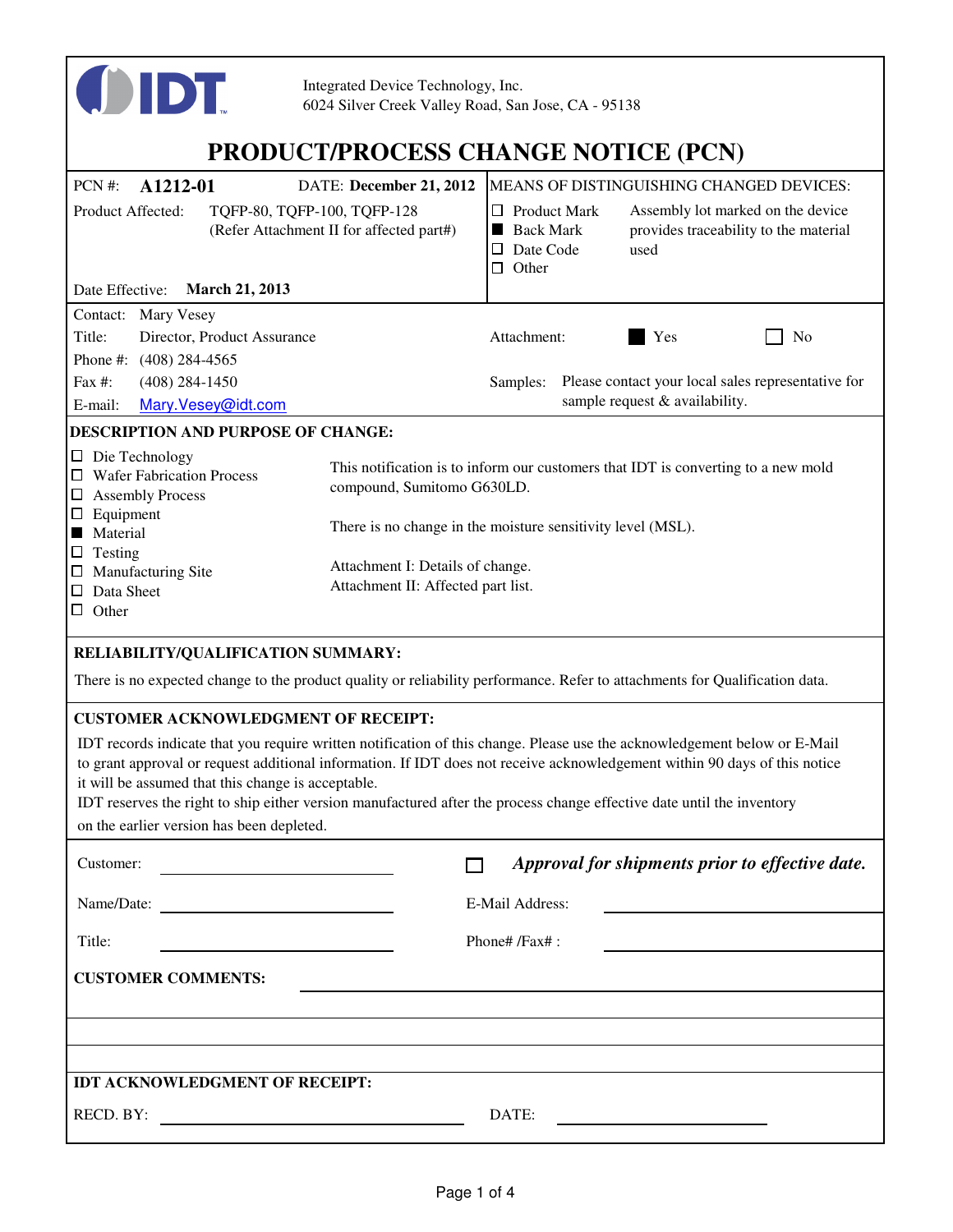

## **PRODUCT/PROCESS CHANGE NOTICE (PCN)**

### **ATTACHMENT I - PCN # : A1212-01**

| <b>PCN Type:</b>          | <b>Assembly Material</b>                                                                                        |
|---------------------------|-----------------------------------------------------------------------------------------------------------------|
| <b>Data Sheet Change:</b> | None                                                                                                            |
| <b>Details Of Change:</b> | This notification is to inform our customers that IDT is converting to a new<br>mold compound, Sumitomo G630LD. |
|                           | There is no change in the moisture sensitivity level (MSL).                                                     |

You may contact your local sales representative to acknowledge this PCN and request samples.

|                    | <b>Changes</b>    |                 |  |  |
|--------------------|-------------------|-----------------|--|--|
| <b>Description</b> | From              | To              |  |  |
| Mold Compound      | Hitachi CEL9200HF | Sumitomo G630LD |  |  |

#### **Qualification Test Plan and Results:**

**Test Vehicle:** TQFP-128 (3 lots)

| <b>Test Description</b>                                                                           | <b>Test Method</b>     | Test Results (Rej / SS) |      |      |
|---------------------------------------------------------------------------------------------------|------------------------|-------------------------|------|------|
| <sup>1</sup> HAST - biased<br>$(130 °C/85\% RH, 100 Hrs)$                                         | <b>JESD22-A110</b>     | 0/25                    | 0/25 | 0/25 |
| <sup>1</sup> Temperature Cycling<br>$(-55^{\circ}C \text{ to } 125^{\circ}C, 700 \text{ cycles})$ | <b>JESD22-A104</b>     | 0/25                    | 0/25 | 0/25 |
| <b>High Temperature Storage</b><br><b>Test</b><br>$(150^{\circ}C, 1000$ hours)                    | JESD22-A103            | 0/25                    | 0/25 | 0/25 |
| <b>Ball Shear Test</b>                                                                            | JESD22-B116            | 0/5                     | 0/5  | 0/5  |
| <b>Bond Pull Test</b>                                                                             | IDT Spec, MAC-<br>3010 | 0/5                     | 0/5  | 0/5  |
| X-ray Examination                                                                                 | IDT Spec, MAC-<br>3012 | 0/45                    | 0/45 | 0/45 |

Notes: 1. Tests were subjected to Preconditioning per JESD22-A113 @ MSL 3, 260 °C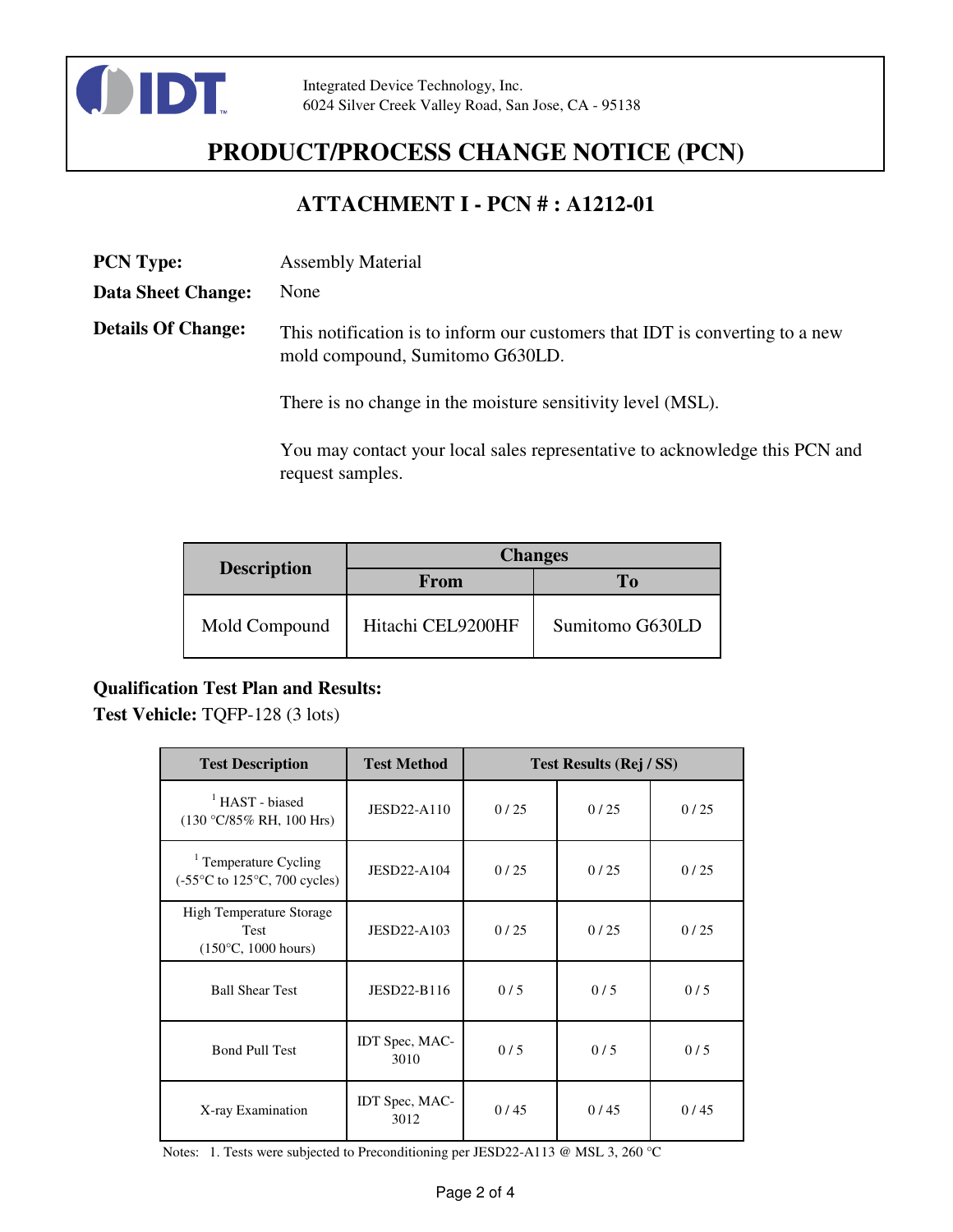

## **PRODUCT/PROCESS CHANGE NOTICE (PCN)**

### **ATTACHMENT II - PCN # : A1212-01**

#### **Affected Part Numbers**

| <b>Part Number</b> | <b>Part Number</b> | <b>Part Number</b> | <b>Part Number</b> |
|--------------------|--------------------|--------------------|--------------------|
| 7024L15PFG         | 7024S55PFG         | 7025S25PFG         | 70914S25PFG        |
| 7024L15PFG8        | 7024S55PFG8        | 7025S25PFG8        | 70914S25PFG8       |
| 7024L15PFGI        | 7024S55PFGI        | 7025S25PFGI        | 70914S25PFGI       |
| 7024L15PFGI8       | 7024S55PFGI8       | 7025S25PFGI8       | 70914S25PFGI8      |
| 7024L17PFG         | 7025L15PFG         | 7025S35PFG         | 70P27L12PFG        |
| 7024L17PFG8        | 7025L15PFG8        | 7025S35PFG8        | 70P27L12PFG8       |
| 7024L17PFGI        | 7025L15PFGI        | 7025S35PFGI        | 70P27L15PFGI       |
| 7024L17PFGI8       | 7025L15PFGI8       | 7025S35PFGI8       | 70P27L15PFGI8      |
| 7024L20PFG         | 7025L17PFG         | 7025S45PFG         | 70V22L15PFG        |
| 7024L20PFG8        | 7025L17PFG8        | 7025S45PFG8        | 70V22L15PFG8       |
| 7024L20PFGI        | 7025L17PFGI        | 7025S45PFGI        | 70V22L20PFG        |
| 7024L20PFGI8       | 7025L17PFGI8       | 7025S45PFGI8       | 70V22L20PFG8       |
| 7024L25PFG         | 7025L20PFG         | 7025S55PFG         | 70V22L20PFGI       |
| 7024L25PFG8        | 7025L20PFG8        | 7025S55PFG8        | 70V22L20PFGI8      |
| 7024L25PFGI        | 7025L20PFGI        | 7025S55PFGI        | 70V24L15PFG        |
| 7024L25PFGI8       | 7025L20PFGI8       | 7025S55PFGI8       | 70V24L15PFG8       |
| 7024L35PFG         | 7025L25PFG         | 70914L12PFG        | 70V24L15PFGI       |
| 7024L35PFG8        | 7025L25PFG8        | 70914L12PFG8       | 70V24L15PFGI8      |
| 7024L35PFGI        | 7025L25PFGI        | 70914L12PFGI       | 70V24L20PFG        |
| 7024L35PFGI8       | 7025L25PFGI8       | 70914L12PFGI8      | 70V24L20PFG8       |
| 7024L55PFG         | 7025L35PFG         | 70914L15PFG        | 70V24L20PFGI       |
| 7024L55PFG8        | 7025L35PFG8        | 70914L15PFG8       | 70V24L20PFGI8      |
| 7024L55PFGI        | 7025L35PFGI        | 70914L15PFGI       | 70V24L25PFG        |
| 7024L55PFGI8       | 7025L35PFGI8       | 70914L15PFGI8      | 70V24L25PFG8       |
| 7024S15PFG         | 7025L45PFG         | 70914L20PFG        | 70V24L25PFGI       |
| 7024S15PFG8        | 7025L45PFG8        | 70914L20PFG8       | 70V24L25PFGI8      |
| 7024S15PFGI        | 7025L45PFGI        | 70914L20PFGI       | 70V24L35PFG        |
| 7024S15PFGI8       | 7025L45PFGI8       | 70914L20PFGI8      | 70V24L35PFG8       |
| 7024S17PFG         | 7025L55PFG         | 70914L25PFG        | 70V24L35PFGI       |
| 7024S17PFG8        | 7025L55PFG8        | 70914L25PFG8       | 70V24L35PFGI8      |
| 7024S17PFGI        | 7025L55PFGI        | 70914L25PFGI       | 70V24L55PFG        |
| 7024S17PFGI8       | 7025L55PFGI8       | 70914L25PFGI8      | 70V24L55PFG8       |
| 7024S20PFG         | 7025S15PFG         | 70914S12PFG        | 70V24L55PFGI       |
| 7024S20PFG8        | 7025S15PFG8        | 70914S12PFG8       | 70V24L55PFGI8      |
| 7024S20PFGI        | 7025S15PFGI        | 70914S12PFGI       | 70V24S15PFG        |
| 7024S20PFGI8       | 7025S15PFGI8       | 70914S12PFGI8      | 70V24S15PFG8       |
| 7024S25PFG         | 7025S17PFG         | 70914S15PFG        | 70V24S15PFGI       |
| 7024S25PFG8        | 7025S17PFG8        | 70914S15PFG8       | 70V24S15PFGI8      |
| 7024S25PFGI        | 7025S17PFGI        | 70914S15PFGI       | 70V24S20PFG        |
| 7024S25PFGI8       | 7025S17PFGI8       | 70914S15PFGI8      | 70V24S20PFG8       |
| 7024S35PFG         | 7025S20PFG         | 70914S20PFG        | 70V24S20PFGI       |
| 7024S35PFG8        | 7025S20PFG8        | 70914S20PFG8       | 70V24S20PFGI8      |
| 7024S35PFGI        | 7025S20PFGI        | 70914S20PFGI       | 70V24S25PFG        |
| 7024S35PFGI8       | 7025S20PFGI8       | 70914S20PFGI8      | 70V24S25PFG8       |